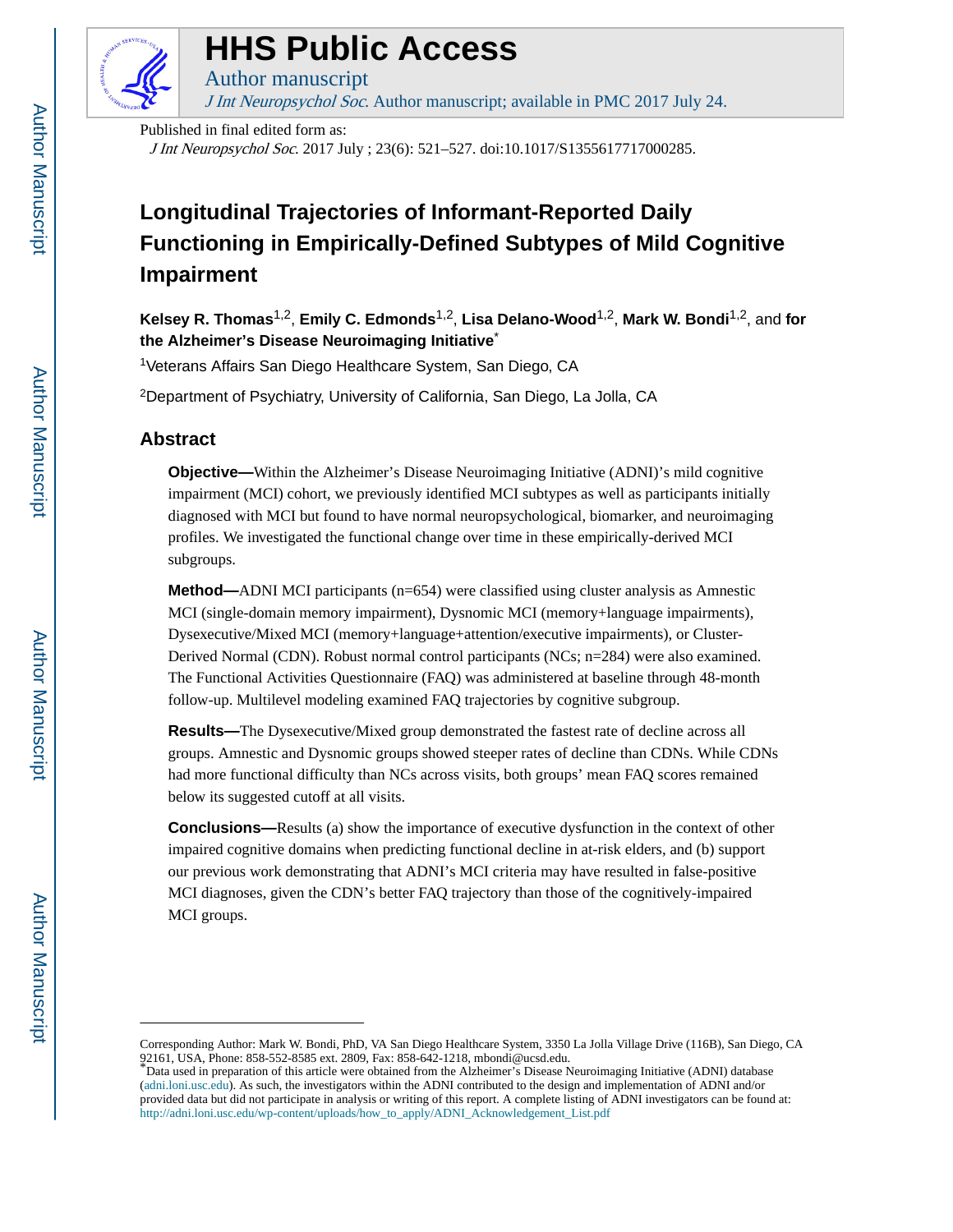## **Keywords**

Instrumental Activities of Daily Living; MCI; Dementia; Alzheimer's disease; Executive Functioning; Functional Activities Questionnaire; longitudinal

### **Introduction**

Clinical neuropsychologists often relate patients' cognitive functioning to their ability to function in daily life; however, the literature regarding the cognitive domains that best predict everyday functioning is mixed and results vary widely across studies (see Royall et al., 2007 for review). Executive functioning, however, has emerged as having the most consistent predictive utility of both self- or informant-reported basic Activities of Daily Living (ADL; e.g., feeding, bathing, toileting) and Instrumental Activities of Daily Living (IADL; Cahn-Weiner, Boyle, & Malloy, 2002; Royall et al., 2007; Tomaszewski Farias et al., 2009; e.g., medication/financial management, cooking, shopping) as well as performancebased measures of everyday cognition (Schmitter-Edgecombe & Parsey, 2014). There is also support for measures of memory (Tomaszewski Farias et al., 2009; Tuokko, Morris & Ebert, 2005), processing speed (Tuokko, Morris & Ebert, 2005), and global cognition (Royall et al., 2007) in predicting self- or informant-reported ADLs/IADLs.

It is now understood that older adults with MCI may evidence mild functional impairment or need to compensate for cognitive difficulty (e.g., use a pill box or calendar, take more time to complete tasks) on complex IADLs (Albert et al., 2011). Cross-sectional studies utilizing measures of self- or informant-report have demonstrated that those classified as MCI have more difficulty with IADLs relative to cognitively normal older adults (e.g., Gold, 2012; Tuokko, Morris, & Ebert, 2005). Furthermore, faster rates of longitudinal functional decline in MCI compared to normal older adults have also been demonstrated using self-report (Wadley et al., 2007) and performance-based IADL measures (Thomas & Marsiske, 2014).

There is mixed evidence that MCI subtypes differ in cross-sectional self- or informantreported IADL functioning. For example, Teng, Becker, Woo, Cumming, and Lu (2010a) found that amnestic MCI had more informant-rated IADL impairment than non-amnestic MCI, but did not differ based on whether they had a single-domain or multidomain amnestic MCI. Other work showed multidomain MCI participants had more functional difficulty than single domain MCI participants (Artouli & Brandt, 2010). Conversely, a recent metaanalysis did not find evidence that specific MCI subtypes (amnestic vs. non-amnestic) nor the number of cognitively impaired domains (single vs. multidomain) significantly differed in the proportion of functional variance explained by cognition (McAlister, Schmitter-Edgecombe, & Lamb, 2016).

Longitudinally, one study found that non-amnestic MCI showed faster decline in selfreported basic ADLs compared to normal controls, and that all MCI subtypes (amnestic, non-amnestic, multidomain) showed faster self-reported IADL decline over time relative to controls (Wadley et al., 2007). Few studies, however, have examined the differential trajectories of well-characterized subtypes of MCI in an attempt to understand how these subtypes contribute to our understanding of functional prognosis. Thus, we used MCI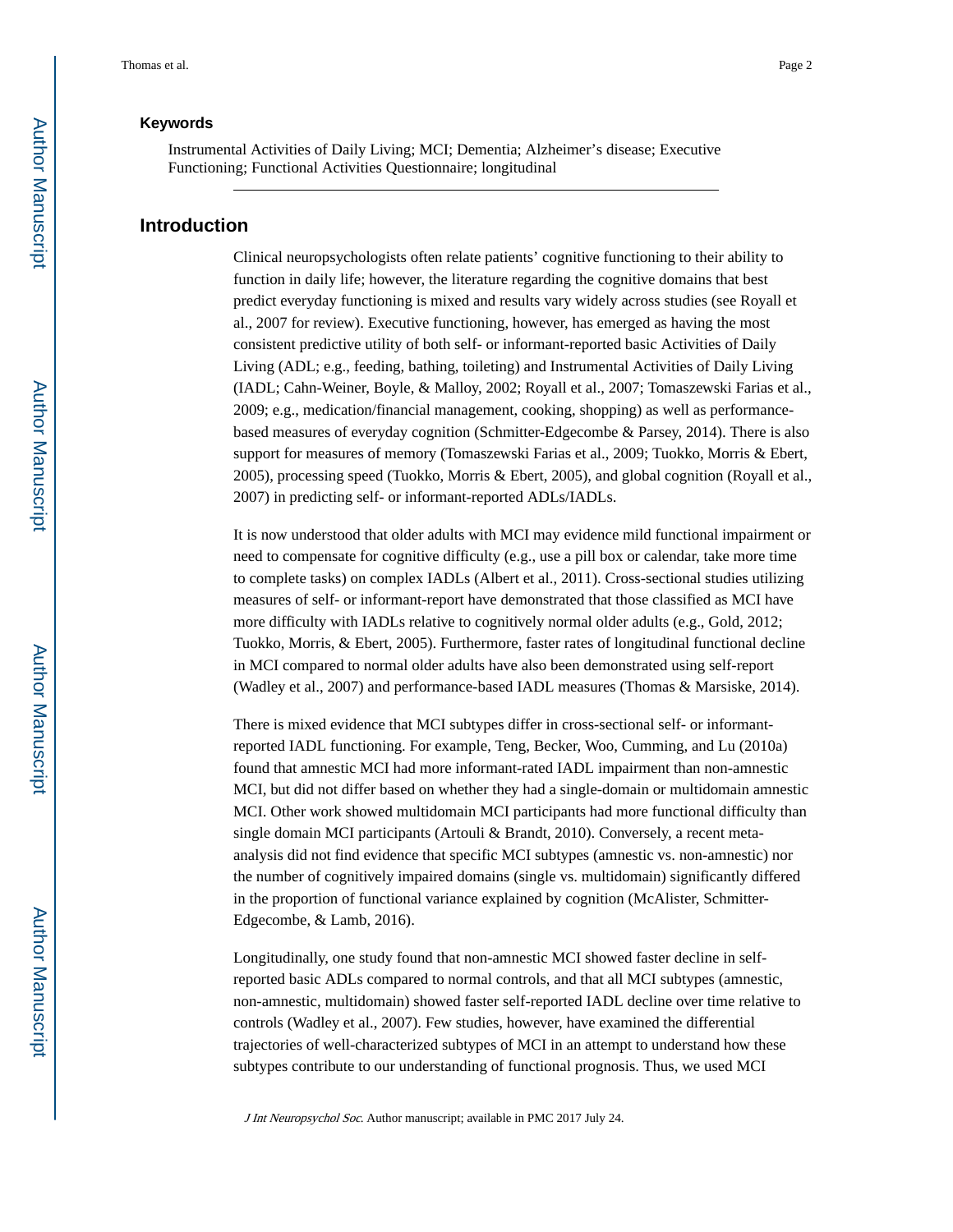Thomas et al. Page 3

subtypes identified via cluster analysis (Edmonds et al., 2015) to evaluate the rate of change in informant-reported functional difficulty over time.

Given the evidence that executive functioning is an important predictor of everyday functioning (McAlister, Schmitter-Edgecombe, & Lamb, 2016), we hypothesized that amnestic MCI participants with prominent executive/attention dysfunction would demonstrate faster functional decline trajectories than the single-domain amnestic or amnestic plus language-impaired MCI subtypes. Furthermore, previous work found that a subset of participants classified as MCI by ADNI had normal neuropsychological functioning ("cluster-derived normal;" Edmonds et al., 2015); thus, we anticipated that the cluster-derived normal group would have a functional trajectory more consistent with normal controls than the MCI subtypes.

# **Method**

#### **Participants**

Data used in the preparation of this article were obtained from the Alzheimer's Disease Neuroimaging Initiative (ADNI) database ([adni.loni.usc.edu\)](http://adni.loni.usc.edu), and was obtained in compliance with our institution. The ADNI was launched in 2003 as a public-private partnership, led by Principal Investigator Michael W. Weiner, MD. For up-to-date information, see [www.adni-info.org](http://www.adni-info.org).

Participants included in ADNI were aged 55–90 years, stable on permitted medications, had a reliable study partner, Geriatric Depression Scale <6, Hachinski Ischemic Score 4, adequate visual/auditory acuity, good general health, 6 years of education or work historyequivalent, and fluent in English or Spanish. Exclusion criteria included significant head trauma or neurologic disease. Consistent with Edmonds et al. (2015), ADNI MCI participants were included in the current study as well as ADNI normal control participants ("robust" NC) who had at least 1 year of follow-up data and who did not progress to MCI during their participation in ADNI (range of 1–7 years). Participants were excluded from the current study if their baseline Functional Activities Questionnaire (FAQ; Pfeffer, Kurosaki, Harrah, Chance,  $&$  Filos, 1982) score was  $&$  6. Prior work has shown that this cutoff best distinguishes between MCI and dementia (Teng et al., 2010b). The remaining sample included 938 participants (mean age=73.44 years).

ADNI's MCI criteria (Petersen et al., 2010) included: subjective memory complaint by participant or informant; Mini-Mental State Examination score ≥24; global Clinical Dementia Rating score of 0.5; abnormal memory function based on education-adjusted cutoffs for delayed free recall on story A of the Wechsler Memory Scale-Revised Logical Memory II; and do not qualify for dementia based on cognitive/functional performance. Biomarkers were not used in the diagnosis of MCI.

In our previous work (Edmonds et al., 2015), the ADNI MCI participants' neuropsychological scores were included in a cluster analysis. Inclusion of neuropsychological scores in the domains of language (Animal Fluency, Boston Naming Test), attention/executive functioning (Trail Making Test, parts A and B), and memory (Rey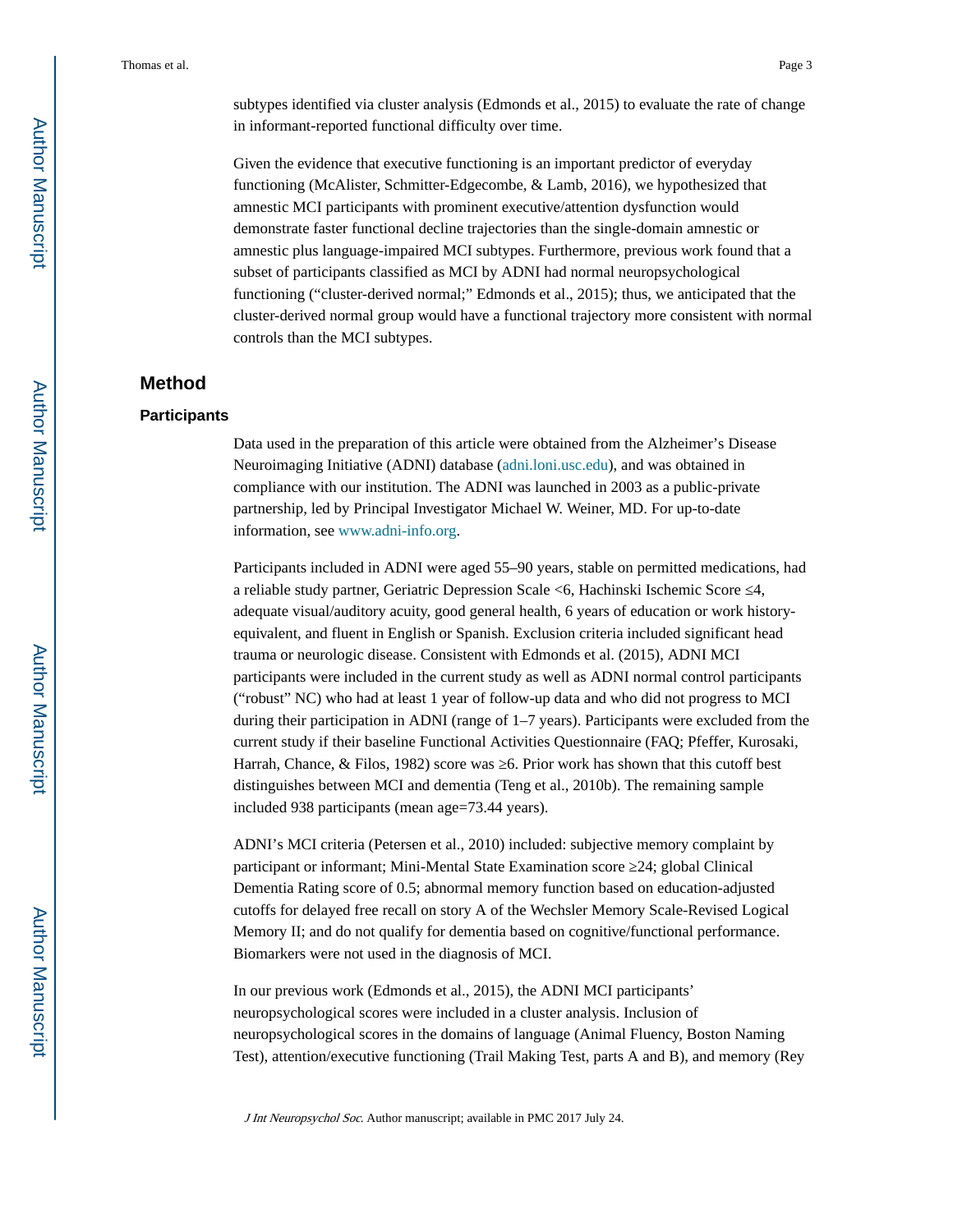Thomas et al. Page 4

Auditory Verbal Learning Test, delayed recall and recognition) in the cluster analysis identified several MCI subtypes within ADNI's MCI participants: Amnestic MCI (n=217), *Dysnomic MCI* ( $n=116$ ), and *Dysexecutive/Mixed MCI* ( $n=65$ ). Table 1 shows the demographic/cognitive variables by MCI subgroup.

Briefly, *Amnestic MCI* participants had a primary memory impairment with intact language and attention/executive functioning (i.e., single-domain amnestic MCI); Dysnomic MCI participants had prominent language impairment in the context of mild memory difficulty (i.e., multi-domain amnestic MCI with memory and language impairment); Dysexecutive/ Mixed MCI participants had prominent attention/executive dysfunction in the context of memory and language difficulty (i.e., multi-domain amnestic MCI with memory, language, and attention/executive functioning impairment). The cluster analysis also derived a group of individuals who were classified as MCI by ADNI (Petersen et al., 2010), but were found to be cognitively normal based on neuropsychological testing (i.e., *Cluster-Derived Normal* subtype; for further information on the cluster analysis and its resulting MCI subtypes, see Edmonds et al., 2015.) While biomarkers were not considered in the cluster analysis, participants in this Cluster-Derived Normal (CDN; n=256) group have also been shown to have normal Alzheimer's disease (AD) biomarkers and rates of progression to dementia that are more consistent with robust normal control participants (NCs; n=284) than the other MCI groups (Bangen et al., 2016; Bondi et al., 2014; Edmonds et al., 2015, 2016), strongly suggesting that the CDN group are likely "false positive" MCI diagnoses based on ADNI's criteria.

#### **Measures**

The FAQ (Pfeffer et al., 1982) is an informant-rated questionnaire measuring the participant's level of functional difficulty over the past four weeks. The measure includes 10 IADL items: (1) writing checks, paying bills, balancing a checkbook; (2) assembling tax records, business affairs; (3) shopping; (4) playing a game of skill; (5) heating water, making coffee; (6) preparing a balanced meal; (7) keeping track of current events; (8) paying attention and understanding a television program or book; (9) remembering appointments, dates, medications; (10) traveling out of the neighborhood. Difficulty in each category was rated as 0 (normal or never did, but could do now); 1 (has difficulty, but does by self or never did, but would have difficulty now); 2 (requires assistance); 3 (dependent). The FAQ was completed at ADNI's baseline assessment as well as at follow up visits at 6-, 12-, 18-, 24-, 36-, and 48-months.

#### **Analyses**

Baseline demographic characteristics and neuropsychological scores by group classification were examined using Bonferroni-corrected analyses of variance (for continuous variables), Kruskal-Wallis test (for nonparametric variables), or chi-squared test (for categorical variables). Multilevel modeling was used to examine whether there were differential rates of functional difficulty (FAQ) over time by cognitive group. In the primary model, the CDN group was the reference group. We ran the same model one additional time with the Dysexecutive/Mixed MCI group as the reference group to test our two hypotheses regarding the functional trajectories of the CDN and Dysexecutive/Mixed groups. The Visit variable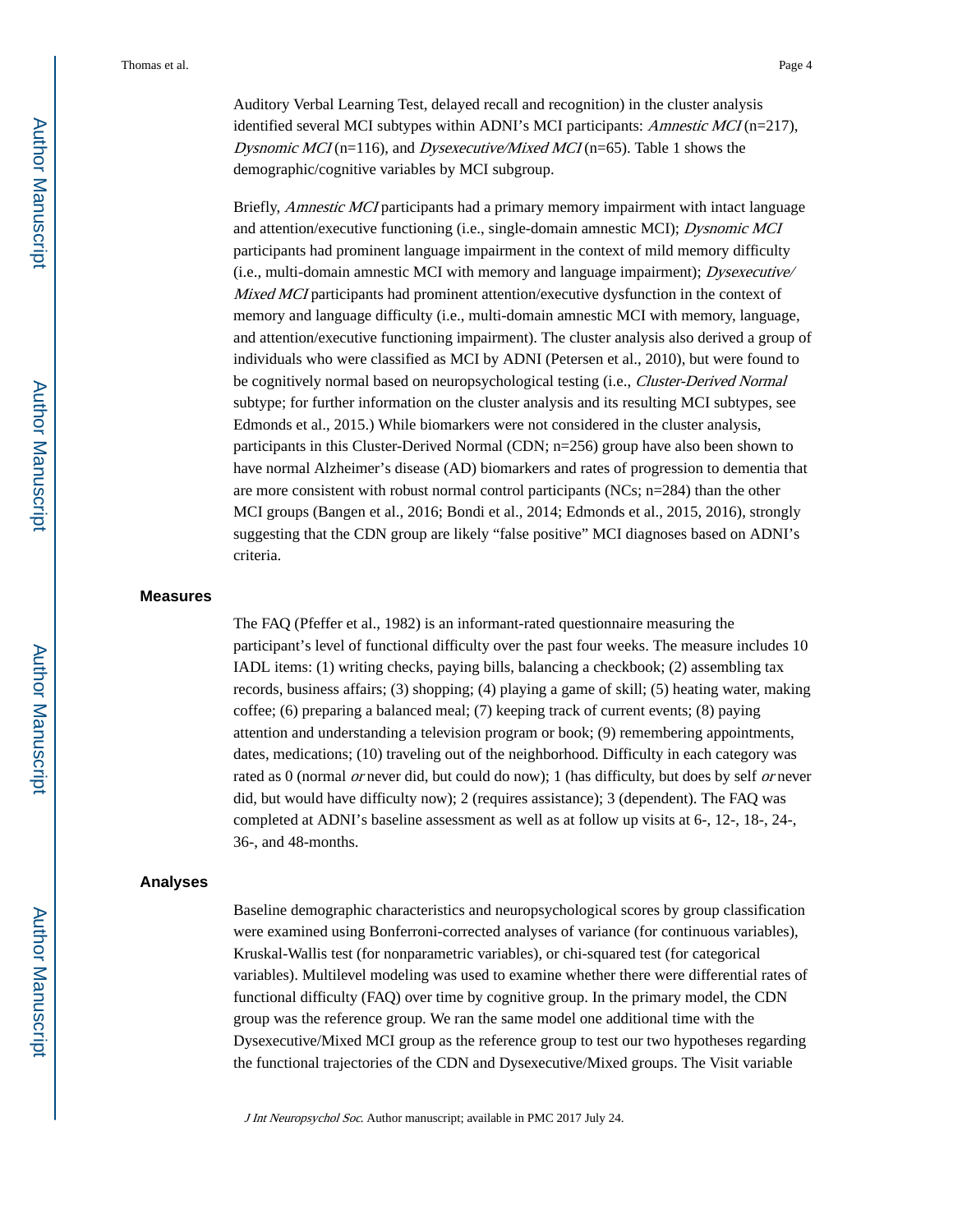included seven time points over four years and was modeled as a continuous parameter. Both linear and quadratic effects of visit were examined, but including quadratic visit did not improve model-fit based on −2 log likelihood (−2LL), Akaike information criterion (AIC), and Bayesian information criterion (BIC). Covariates included baseline variables that significantly differed between groups (age, education, depression). The random effect of intercept was included in the model. The model was examined both in the raw-score metric and with normalized variables (resulting in normally-distributed residuals); however, the pattern of findings did not differ, so the data are presented in raw-score metric to allow for clearer clinical translation. Full information maximum likelihood method was used to estimate the model, allowing for all available data to be used for parameter estimates (Singer & Willett, 2003), thus producing less biased results than other methods (e.g., listwise deletion of cases; Schafer & Graham, 2002).

# **Results**

At baseline, there were significant differences ( $p<0.05$ ) between groups on age, education, depressive symptoms, and FAQ score, but not gender. As expected, there were significant differences in all neuropsychological performance between groups. Specifically, the three MCI groups were significantly different across measures from the NC and CDN groups, which did not differ from each other. The MCI groups did not differ on memory measures, the Dysnomic and Dysexecutive/Mixed groups performed worse on language, and the Dysexecutive/Mixed group performed the lowest on attention/executive measures. When executive functioning was examined, after adjusting for processing speed (i.e., TMT Part B minus Part A), the Dysexecutive/Mixed group had the most executive dysfunction and 41.5% had the maximum TMT Part B score of 300 seconds. When examining TMT total errors (sequencing, set loss, omission), there was not a significant effect of group for TMT Part A errors, but for TMT Part B errors, the Dysexecutive/Mixed group had more total errors compared to the other groups. Table 1 shows the baseline demographic/ neuropsychological means (SD) and all specific group differences.

Regarding the multilevel model results (complete parameter estimates and effect sizes available in Supplemental Table 1), there were significant main effects for age  $[*R*1]$ , 302.55)=7.34,  $p<sub>0</sub>1$ , such that older age was associated with more functional difficulty as measured by the FAQ. Education and depression did not significantly predict FAQ score ( $p$ ). 05). The main effect for visit was significant  $[R(1, 2400.49)=1161.02$ ,  $p<.001]$ , suggesting that on average, participants had higher FAQ scores over time. The main effect of group classification was significant  $[F(4, 255.92)=30.27$ ,  $p \times .001$ ], and Bonferroni-corrected posthoc analyses found that, on average, MCI groups had greater functional difficulty than the CDN group [Amnestic  $d=34$ ; Dysnomic  $d=37$ ; Dysexecutive/Mixed  $d=92$ ; all p-values. 001], while the NC group had less functional difficulty than the CDN group  $[NCd=-.31]$ ,  $p<.001$ ].

The overall visit  $\times$  group interaction [ $F(4, 2304.16) = 164.21$ ,  $p< .001$ ] was significant across participants. Figure 1 shows the trajectories of functional difficulty by group over time. Specifically, for the visit  $\times$  group interaction, when compared to the CDN group, all MCI groups showed a steeper rate of increased functional difficulty over four years ( $p$ -values $\lt$ .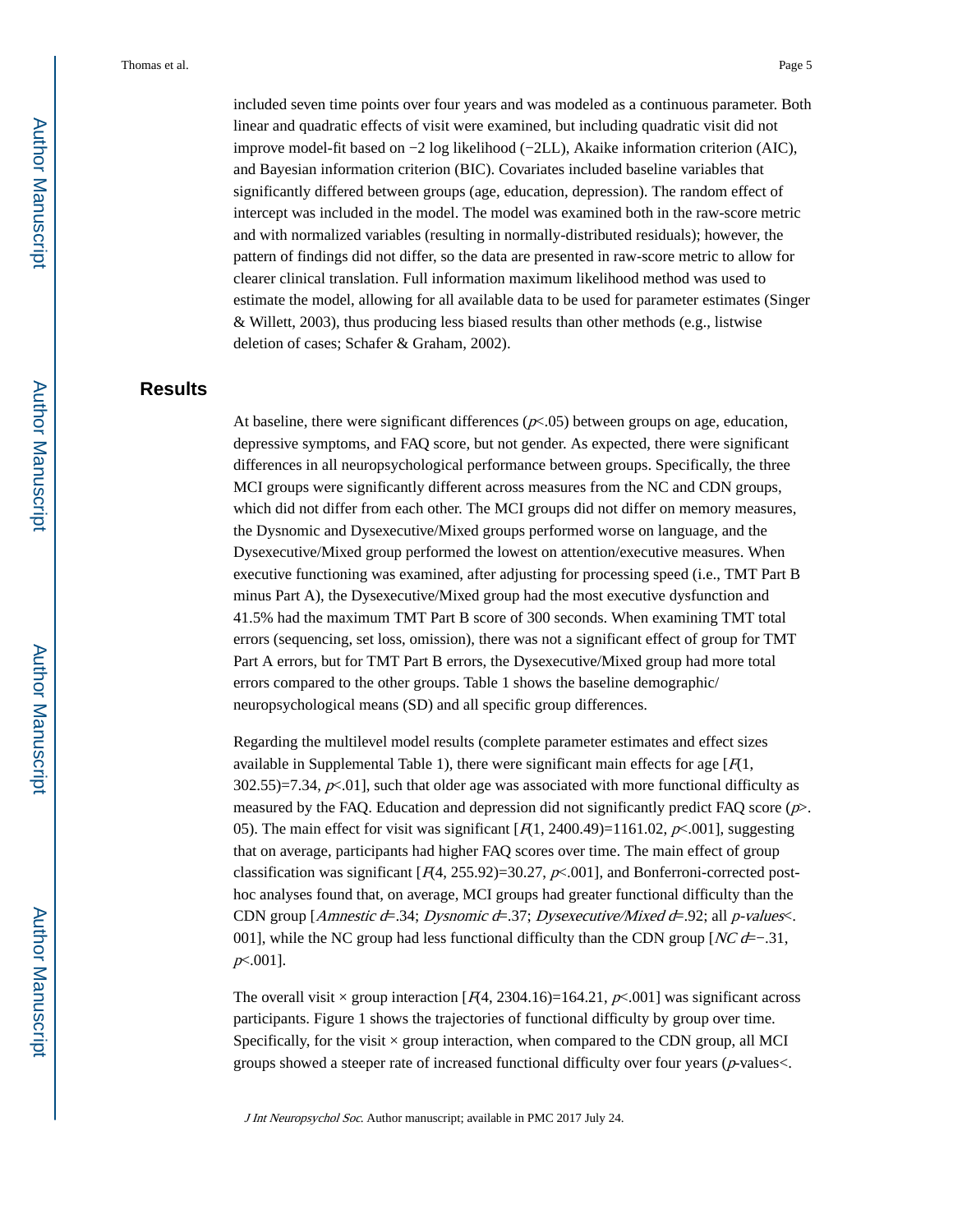001), with effect sizes ranging from small-to-medium [Dysnomic  $\ell(2286.19)=8.38$ ,  $p<.001$ ,  $r=$ .173, Amnestic  $t(2205.47)=9.58$ ,  $p<0.001$ ,  $r=$ .200] to medium [Dysexecutive/Mixed]  $t(2464.14)=19.23$ ,  $p\lt 0.001$ ,  $r=0.361$ . Conversely, the NC group had a small, shallower rate of change  $\lbrack t(2114.79)=-5.39, p \times 0.001, r=-116$ , suggesting a slower increase in functional difficulty. The Dysexecutive/Mixed group showed a steeper increase in difficulty over time than all other groups ( $p$ -values <.001; r-values ranged from  $-.226$  to  $-.409$ ). While the CDN group showed a faster increase in functional difficulty over time compared to the NCs, only the CDN and NC groups' mean predicted FAQ scores remained below the cutoff score of  $6$ (shown to distinguish MCI and dementia; Teng et al., 2010b) at year 4.

# **Discussion**

We examined the longitudinal trajectories of functional difficulty in participants classified as having amnestic MCI by ADNI, as well as in a robust normal control group. The results showed that the Dysexecutive/Mixed MCI group (memory plus language plus attention/ executive impairment) demonstrated the fastest rate of functional decline over the four years of follow-up. This finding is consistent with previous work showing that performance on tests of executive functioning has the strongest relationship with IADLs (McAlister et al., 2016; Royall et al., 2007). The Dysexecutive/Mixed group was primarily impaired in attention/executive functioning, but participants in this MCI subgroup also showed memory and language impairments. Thus, since the Dysexecutive/Mixed group showed faster rates of IADL impairment than both the Amnestic (single-domain memory impairment) and Dysnomic (memory plus language impairment) groups, this finding suggests that the addition of attention/executive dysfunction over and above memory and/or language impairment may elevate an individual's risk for a faster rate of future functional decline.

Prior work has also suggested that multidomain MCI puts one at greater risk for functional difficulty (e.g., Gold, 2012; Lindbergh, Dishman, & Miller, 2016), although our classification method of subtyping the specific domains of impairment allowed for a focal examination of the specific cognitive domains that best predict functional difficulty. Indeed, had we combined the Dysnomic and Dysexecutive/Mixed groups into a "multidomain amnestic MCI" group, we would not have captured the differential trajectories of functional difficulty between these two groups nor been able to conclude that the addition of attention/ executive impairment appears particularly important for everyday functioning. This finding suggests that studies that use "multidomain" or "nonamnestic" MCI naming conventions may be missing valuable information related to specific cognitive domain impairments.

The evidence that the Dysexecutive/Mixed group was more neuropsychological impaired at baseline (both in breadth and depth of cognitive impairment) and showed steeper functional decline over time suggests that the Dysexecutive/Mixed group may be more "severe" or represent a later stage of MCI/underlying pathology relative to the other MCI groups. This conclusion is supported by previous work that demonstrated the Dysexecutive/Mixed group had the fastest rate of progression to dementia compared to the Amnestic and Dysnomic groups (Edmonds et al., 2015). Interestingly, ADNI characterized MCI participants as "early MCI" and "late MCI" (determined by WMS-R Logical Memory); however, these labels do not appear to improve diagnostic clarity. In a subsample of participants included in a study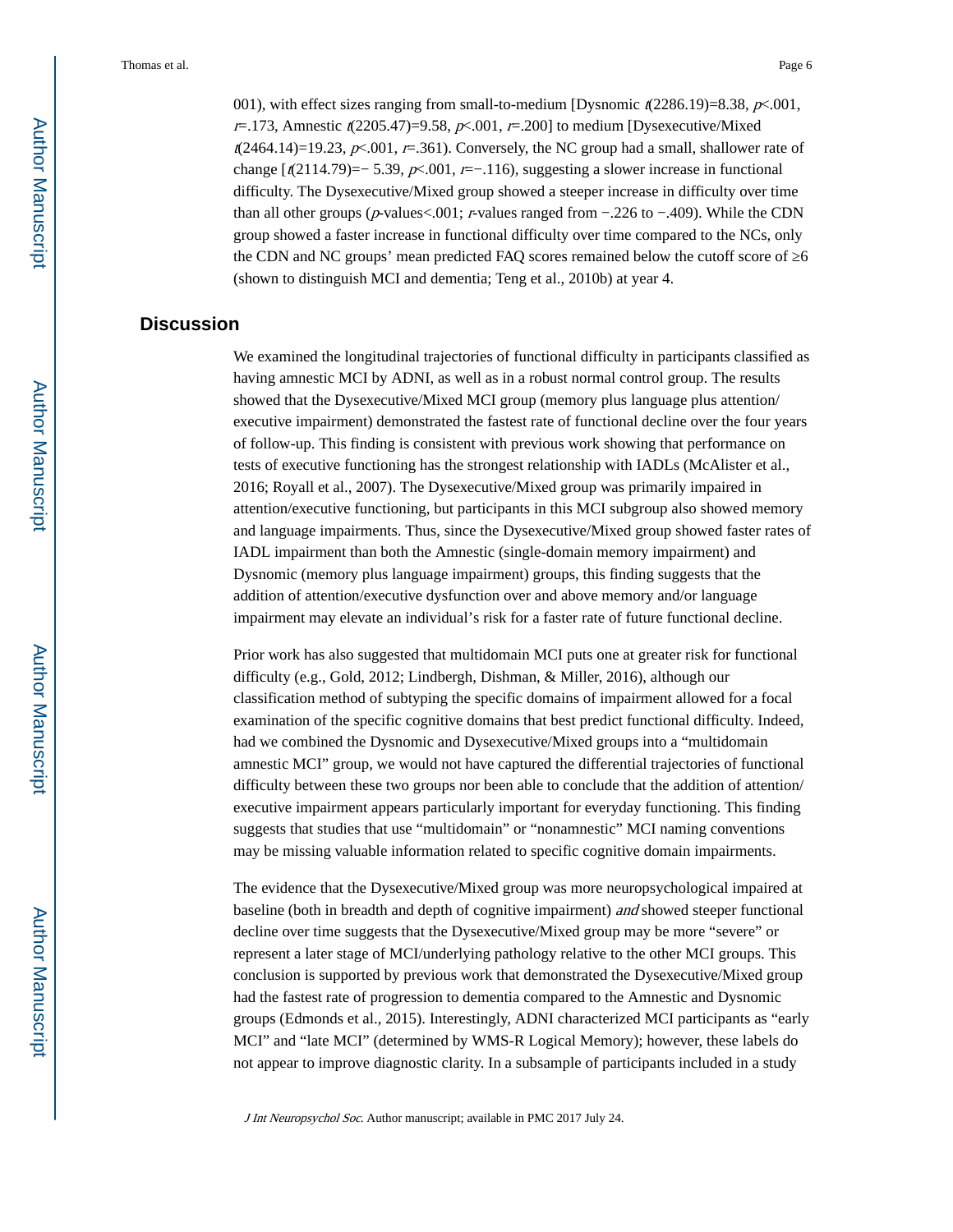by Edmonds et al. (2016), 20% of the Dysexecutive/Mixed group was considered "early MCI" by ADNI and 42% of the CDN group was considered "late MCI" suggesting that further clarity into how to determine the stage (early vs. later) of a progressive disease process such as AD is needed.

By about year 3, the three cognitively-impaired MCI subtypes' FAQ score based on the model predicted values were at or above the cutoff of  $\ 6$  that was previously used to distinguish MCI and dementia (Teng et al., 2010b), and their FAQ scores continued to worsen through year 4. Conversely, both the CDN and NC groups' predicted FAQ scores remained below the cutoff at year 4. Additionally, the CDN group showed a slower rate of functional change than the MCI groups. Previous work examining this CDN group has demonstrated that this group's initial MCI diagnosis in ADNI may have been a "false positive" MCI diagnosis given their rate of progression to AD and their normal cerebrospinal fluid markers (e.g., phosphorylated-tau, β-amyloid; Edmonds et al., 2015), βamyloid levels on PET imaging (Bangen et al., 2016), and cortical thickness profiles (Edmonds et al., 2016). The current study provides additional evidence that the CDN group's functional trajectory is not consistent with the faster rate of change observed in the three impaired MCI subtypes.

While the CDN group's functional trajectory was different from the other MCI groups, their slope was somewhat steeper than the NCs. The reason for the functional difference between the CDN and NC groups is unclear. However, because the CDN group was diagnosed with MCI prior to their informant completing the FAQ, it is possible that the informant's expectation of decline may have impacted their ratings. Additionally, the CDN group may be heterogeneous in that it captured a mixture of healthy, normal participants as well as some participants with subtle cognitive changes that might be clinically meaningful.

While the current study has a number of strengths, a key limitation is that almost all of the ADNI MCI participants had memory impairment since they were diagnosed by ADNI using a memory measure. This limitation prevented the examination of single-domain, nonamnestic MCI subtypes. Although the Dysexecutive/Mixed group performed poorer than the other groups on TMT Part B minus Part A at baseline (reflecting executive/switching difficulty after controlling for attention/processing speed), the ADNI neuropsychological test battery is limited and future work should replicate these findings in a sample with additional measures of executive functioning. An additional limitation is that there is not data available to examine cognitive and emotional characteristics of the informant nor the relationship of the informant (e.g., spouse, adult child) and contact time with the participant. Furthermore, ADNI did not include a standardized measure of overall physical functioning or the extent to which physical limitations may be impacting everyday functioning.

Our results offer further support that a high number of "false positive" MCI diagnoses (i.e., diagnosed as MCI by ADNI but found to have normal neuropsychological performance) can occur when additional neuropsychological data is not utilized as part of the decision making process (Bondi et al, 2014, Edmonds et al., 2015). This study is unique in that it utilizes a large biomarker and neuropsychological dataset (ADNI) that allowed for the examination of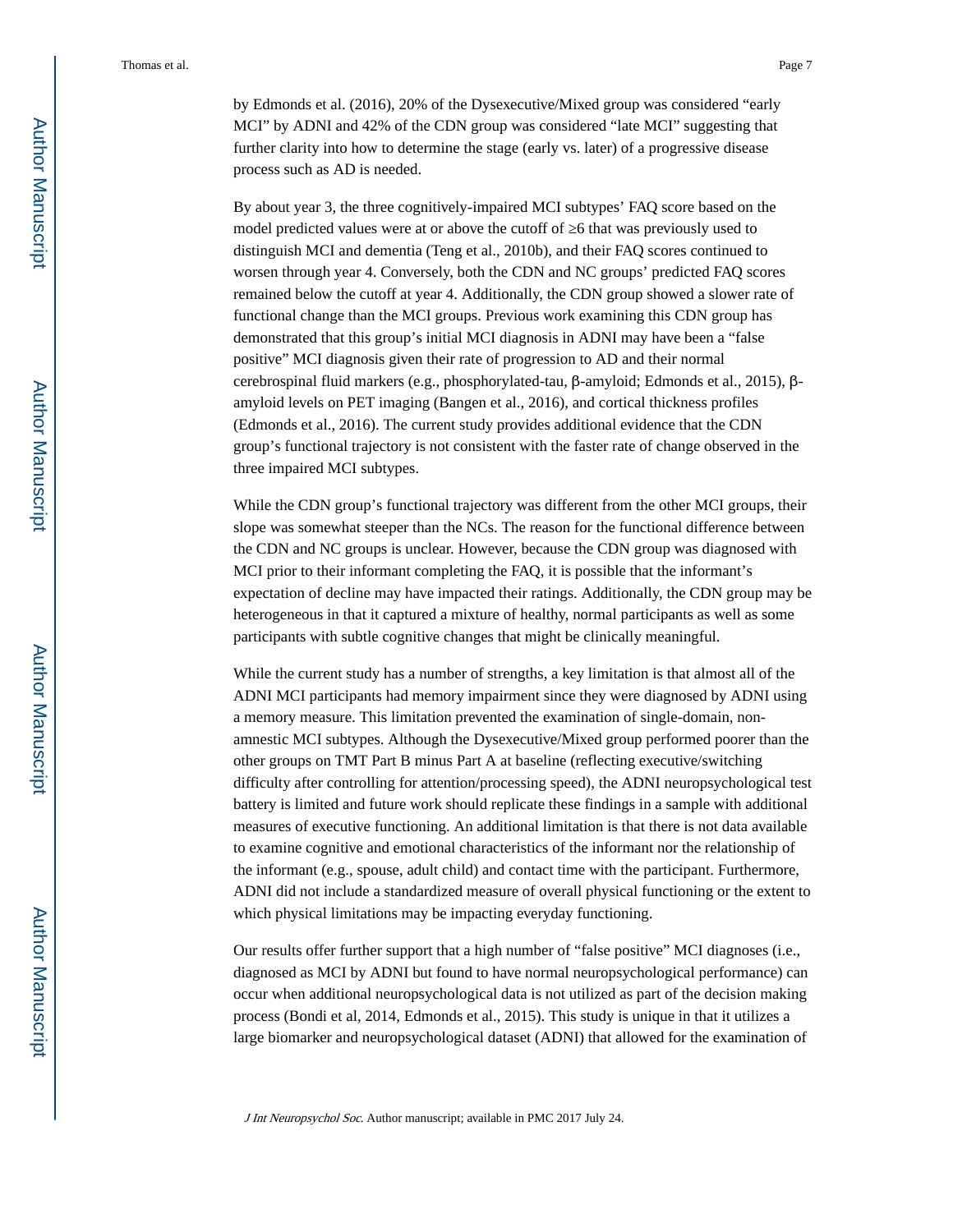well-characterized diagnostic groups, including specific domains of impairment, to answer questions about longitudinal functional changes in MCI.

# **Supplementary Material**

Refer to Web version on PubMed Central for supplementary material.

# **Acknowledgments**

M.W.B. is a consulting editor for the Journal of the International Neuropsychological Society. Other authors report no disclosures. This work was supported by NIH grants R01 AG049810 (M.W.B.) and K24 AG026431 (M.W.B.), and the U.S. Department of Veterans Affairs Clinical Sciences Research and Development Service (Career Development Award-2 1IK2 CX001415-01A1 to E.C.E.). Data collection and sharing for this project was funded by the Alzheimer's Disease Neuroimaging Initiative (ADNI) (National Institutes of Health Grant U01 AG024904) and DOD ADNI (Department of Defense award number W81XWH-12-2-0012). ADNI is funded by the National Institute on Aging, the National Institute of Biomedical Imaging and Bioengineering, and through generous contributions from the following: AbbVie, Alzheimer's Association; Alzheimer's Drug Discovery Foundation; Araclon Biotech; BioClinica, Inc.; Biogen; Bristol-Myers Squibb Company; CereSpir, Inc.; Cogstate; Eisai Inc.; Elan Pharmaceuticals, Inc.; Eli Lilly and Company; EuroImmun; F. Hoffmann-La Roche Ltd and its affiliated company Genentech, Inc.; Fujirebio; GE Healthcare; IXICO Ltd.; Janssen Alzheimer Immunotherapy Research & Development, LLC.; Johnson & Johnson Pharmaceutical Research & Development LLC.; Lumosity; Lundbeck; Merck & Co., Inc.; Meso Scale Diagnostics, LLC.; NeuroRx Research; Neurotrack Technologies; Novartis Pharmaceuticals Corporation; Pfizer Inc.; Piramal Imaging; Servier; Takeda Pharmaceutical Company; and Transition Therapeutics. The Canadian Institutes of Health Research is providing funds to support ADNI clinical sites in Canada. Private sector contributions are facilitated by the Foundation for the National Institutes of Health ([www.fnih.org\)](http://www.fnih.org). The grantee organization is the Northern California Institute for Research and Education, and the study is coordinated by the Alzheimer's Therapeutic Research Institute at the University of Southern California. ADNI data are disseminated by the Laboratory for Neuro Imaging at the University of Southern California.

## **References**

- Albert MS, DeKosky ST, Dickson D, Dubois B, Feldman HH, Fox NC, Phelps CH. The diagnosis of mild cognitive impairment due to Alzheimer's disease: Recommendations from the National Institute on Aging-Alzheimer's Association workgroups on diagnostic guidelines for Alzheimer's disease. Alzheimer's & Dementia. 2011; 7:270–279.
- Aretouli E, Brandt J. Everyday functioning in mild cognitive impairment and its relationship with executive cognition. International journal of geriatric psychiatry. 2010; 25(3):224–233. [PubMed: 19650160]
- Bangen KJ, Clark AL, Werhane M, Edmonds EC, Nation DA, Evangelista N, Delano-Wood L. Cortical amyloid burden differences across empirically-derived mild cognitive impairment subtypes and interaction with APOE ε4 genotype. Journal of Alzheimer's Disease. 2016; 52:849–861.
- Bondi MW, Edmonds EC, Jak AJ, Clark LR, Delano-Wood L, McDonald CR, Salmon DP. Neuropsychological criteria for mild cognitive impairment improves diagnostic precision, biomarker associations, and progression rates. Journal of Alzheimer's Disease. 2014; 42(1):275– 289.
- Cahn-Weiner DA, Boyle PA, Malloy PF. Tests of Executive Function Predict Instrumental Activities of Daily Living in Community-Dwelling Older Individuals. Applied Neuropsychology. 2002; 9(3): 187–191. DOI: 10.1207/S15324826AN0903\_8 [PubMed: 12584085]
- Cohen J. A power primer. Psychological Bulletin. 1992; 112:155–159. [http://dx.doi.org/](http://dx.doi.org/10.1037/0033-2909.112.1.155) [10.1037/0033-2909.112.1.155](http://dx.doi.org/10.1037/0033-2909.112.1.155). [PubMed: 19565683]
- Edmonds EC, Delano-Wood L, Clark LR, Jak AJ, Nation DA, McDonald CR, Bondi MW. Susceptibility of the conventional criteria for mild cognitive impairment to false-positive diagnostic errors. Alzheimer's & Dementia. 2015; 11(4):415–424.
- Edmonds EC, Eppig J, Bondi MW, Leyden KM, Goodwin B, Delano-Wood L. Alzheimer's Disease Neuroimaging Initiative. Heterogeneous cortical atrophy patterns in MCI not captured by conventional diagnostic criteria. Neurology. 2016; 87(20):2108–2116. [PubMed: 27760874]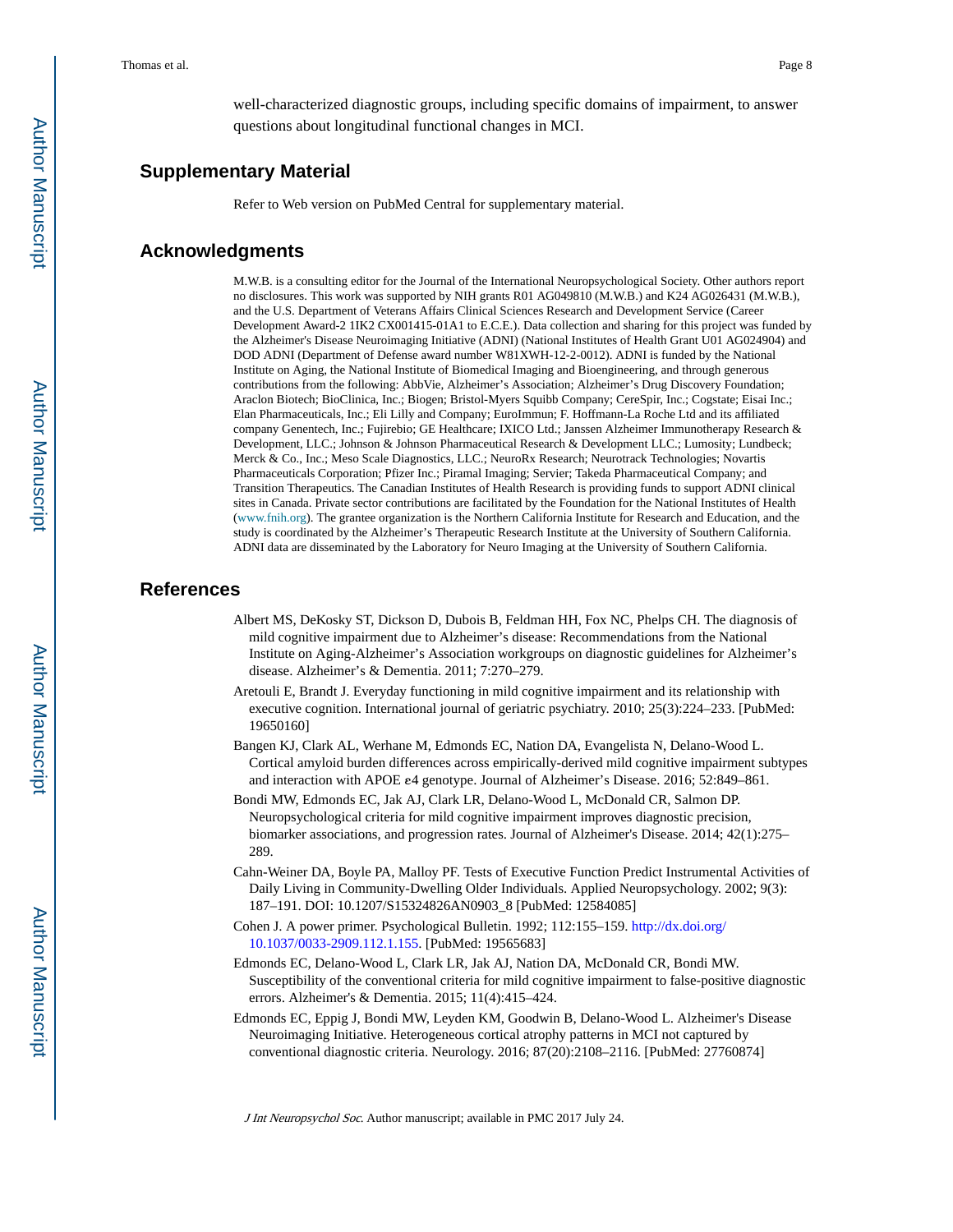- Gold DA. An examination of instrumental activities of daily living assessment in older adults and mild cognitive impairment. Journal of clinical and experimental neuropsychology. 2012; 34(1):11–34. [PubMed: 22053873]
- Lindbergh CA, Dishman RK, Miller LS. Functional disability in mild cognitive impairment: a systematic review and meta-analysis. Neuropsychology review. 2016; 26(2):129–159. [PubMed: 27393566]
- McAlister C, Schmitter-Edgecombe M, Lamb R. Examination of variables that may affect the relationship between cognition and functional status in individuals with mild cognitive impairment: A meta-analysis. Archives of Clinical Neuropsychology. 2016; 31(2):123–147. [PubMed: 26743326]
- Petersen RC, Aisen PS, Beckett LA, Donohue MC, Gamst AC, Harvey DJ, Trojanowski JQ. Alzheimer's disease Neuroimaging Initiative (ADNI) clinical characterization. Neurology. 2010; 74(3):201–209. [PubMed: 20042704]
- Pfeffer RI, Kurosaki TT, Harrah CH, Chance JM, Filos S. Measurement of functional activities in older adults in the community. Journal of gerontology. 1982; 37(3):323–329. [PubMed: 7069156]
- Royall DR, Lauterbach EC, Kaufer D, Malloy P, Coburn KL, Black KJ. The Committee on Research of the American Neuropsychiatric Association. The Cognitive Correlates of Functional Status: A Review From the Committee on Research of the American Neuropsychiatric Association. The Journal of Neuropsychiatry and Clinical Neurosciences. 2007; 19:249–265. [PubMed: 17827410]
- Schmitter-Edgecombe M, Parsey CM. Assessment of functional change and cognitive correlates in the progression from healthy cognitive aging to dementia. Neuropsychology. 2014; 28(6):881. [PubMed: 24933485]
- Schafer JL, Graham JW. Missing data: Our view of the state of the art. Psychological Methods. 2002; 7(2):147–177. DOI: 10.1037/1082-989X.7.2.147 [PubMed: 12090408]
- Sheikh, JI., Yesavage, JA. Geriatric Depression Scale (GDS). Recent evidence and development of a shorter version. In: Brink, TL., editor. Clinical Gerontology: A Guide to Assessment and Intervention. NY: The Haworth Press, Inc.; 1986. p. 165-173.
- Singer, JD., Willett, JB. Applied longitudinal data analysis: Modeling change and event occurrence. New York, NY: Oxford University Press; 2003. [http://dx.doi.org/10.1093/acprof:oso/](http://dx.doi.org/10.1093/acprof:oso/9780195152968.001.0001) [9780195152968.001. 0001](http://dx.doi.org/10.1093/acprof:oso/9780195152968.001.0001)
- Teng E, Becker BW, Woo E, Cummings JL, Lu PH. Subtle deficits in instrumental activities of daily living in subtypes of mild cognitive impairment. Dementia and geriatric cognitive disorders. 2010a; 30(3):189–197. [PubMed: 20798539]
- Teng E, Becker BW, Woo E, Knopman DS, Cummings JL, Lu PH. Utility of the Functional Activities Questionnaire for distinguishing mild cognitive impairment from very mild Alzheimer's disease. Alzheimer disease and associated disorders. 2010b; 24(4):348–353. [PubMed: 20592580]
- Thomas KR, Marsiske M. Verbal prompting to improve everyday cognition in MCI and unimpaired older adults. Neuropsychology. 2014; 28(1):123–134. [PubMed: 24219613]
- Tomaszewski Farias S, Cahn-Weiner DA, Harvey DJ, Reed BR, Mungas D, Kramer JH, Chui H. Longitudinal changes in memory and executive functioning are associated with longitudinal change in instrumental activities of daily living in older adults. The Clinical Neuropsychologist. 2009; 23(3):446–461. [PubMed: 18821181]
- Tuokko H, Morris C, Ebert P. Mild cognitive impairment and everyday functioning in older adults. Neurocase. 2005; 11(1):40–47. [PubMed: 15804923]
- Wadley VG, Crowe M, Marsiske M, Cook SE, Unverzagt FW, Rosenberg AL, Rexroth D. Changes in everyday function in individuals with psychometrically defined mild cognitive impairment in the Advanced Cognitive Training for Independent and Vital Elderly Study. Journal of the American Geriatrics Society. 2007; 55(8):1192–1198. [PubMed: 17661957]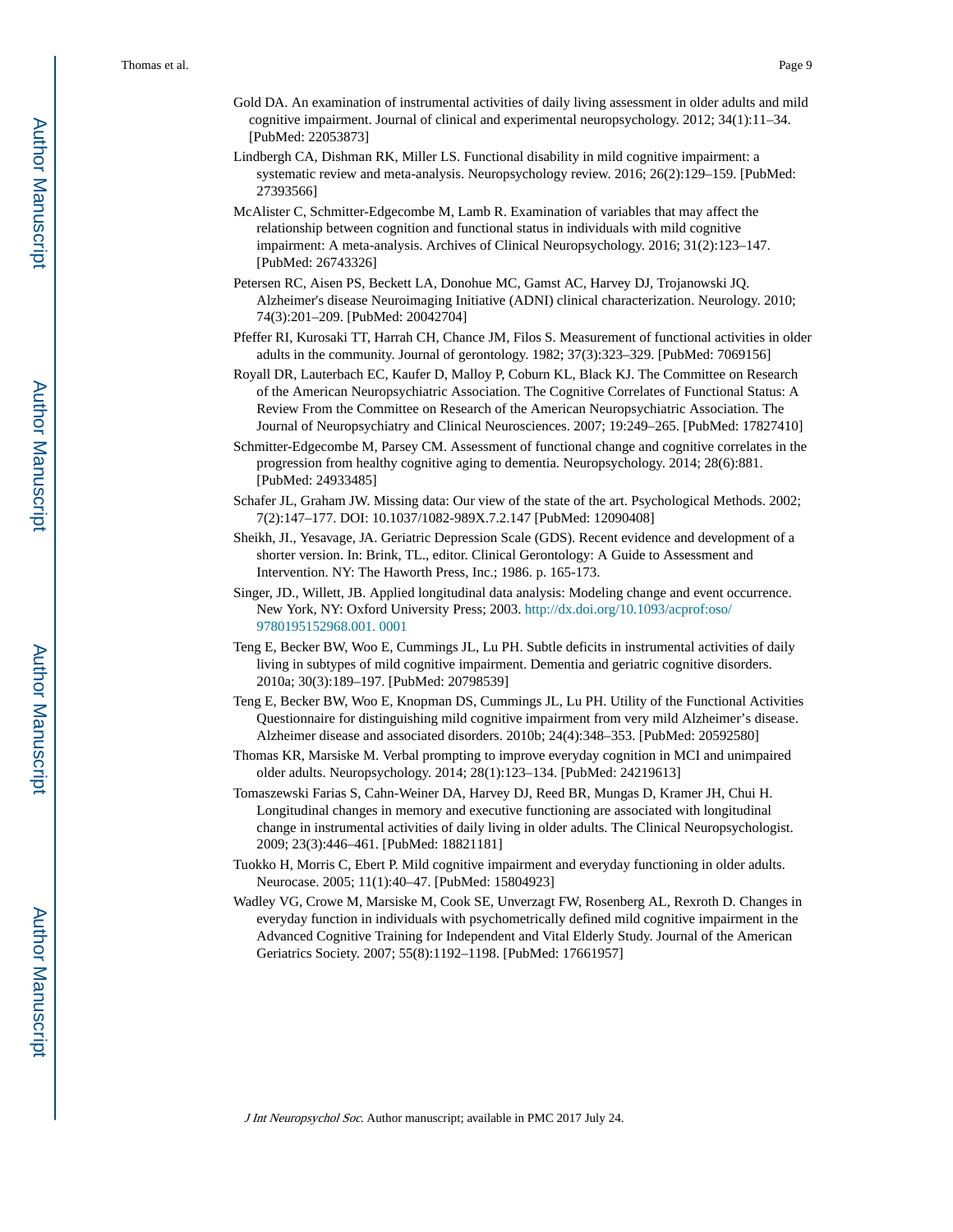Thomas et al. Page 10



#### **Figure 1.**

FAQ trajectories by cognitive group. Error bars represent 99% confidence intervals. The horizontal line at an FAQ score of 6 shows a suggested cut-off to distinguish dementia and mild cognitive impairment (Teng et al., 2010b).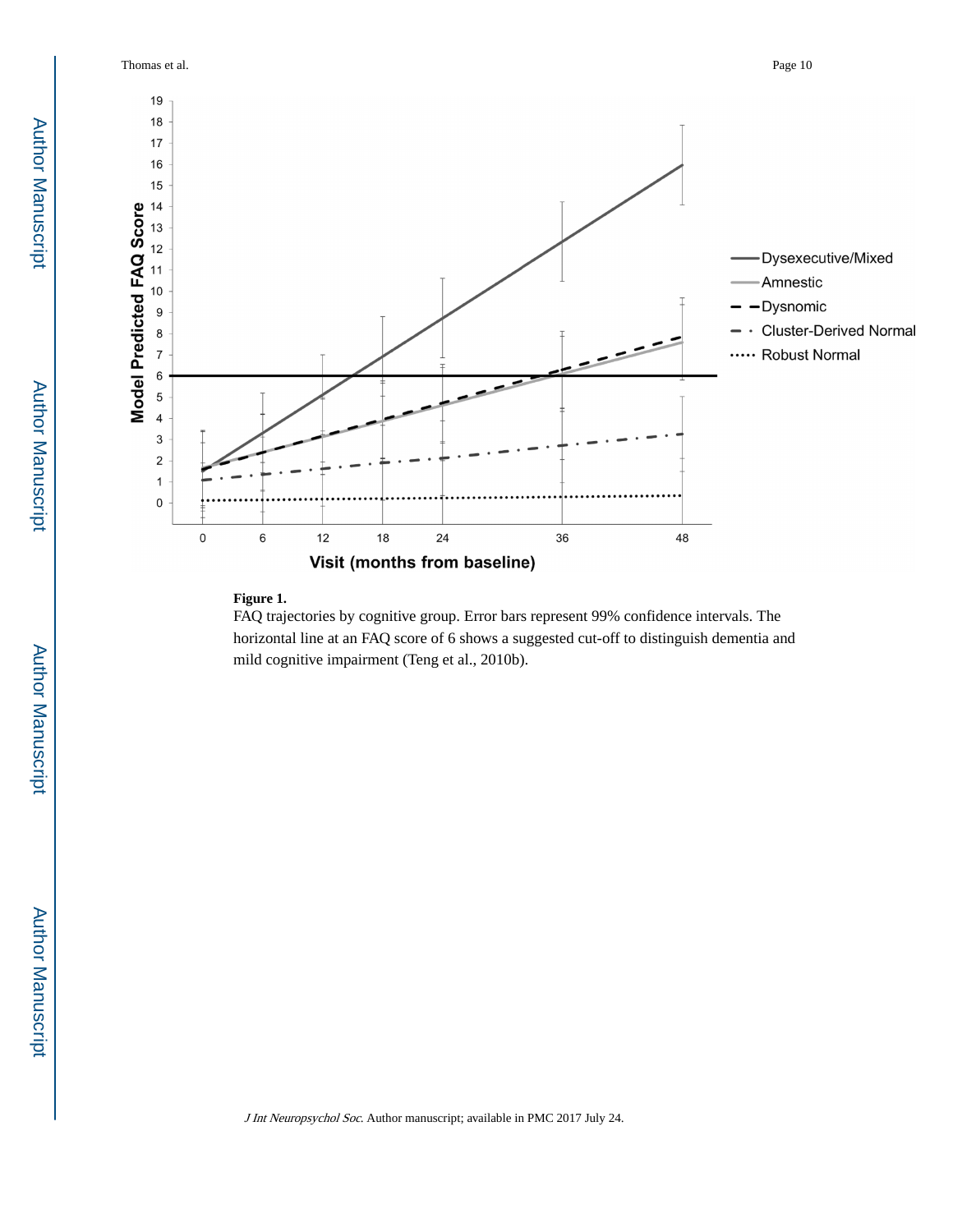**Table 1**

Demographic, clinical characteristics, and cognitive test results by group Demographic, clinical characteristics, and cognitive test results by group

|                          | <b>Robust Normal</b><br>Control |                          | Cluster-derived<br>Normal |                 | Amnestic<br>MCI      |       | Dysnomic<br>MCI       |            | <b>Dysexecutive</b><br>Mixed MCI |                         | F or $\chi^2$           | $\eta^2$ or $V$ |
|--------------------------|---------------------------------|--------------------------|---------------------------|-----------------|----------------------|-------|-----------------------|------------|----------------------------------|-------------------------|-------------------------|-----------------|
|                          | Mean                            | SD                       | Mean                      | SD <sub>1</sub> | Mean                 | SD    | Mean                  | GS         | Mean                             | $\overline{\mathbf{S}}$ |                         |                 |
| Age                      | 74.16 <sup>c</sup>              | 5.19                     | $72.80$                   | 7.84            | $71.94$ ade          | 7.09  | $75.21$ $bc$          | 6.94       | $74.66^{\circ}$                  | 7.19                    | $6.51***$               | $\overline{0}$  |
| Education                | 16.34                           | 2.67                     | 16.20                     | 2.59            | 16.11                | 2.53  | 16.25                 | 2.78       | $14.98abcd$                      | 3.38                    | $3.47***$               | $\overline{a}$  |
| Female, %                | 48.24%                          | $\overline{\phantom{a}}$ | 47.66%                    | ı               | 40.09%               | ı     | 42.24%                |            | 47.69%                           |                         | $\chi^2 = 4.52$         | $V = 07$        |
| Depression score         | $.60bede$                       | 1.03                     | 1.63 <sup>a</sup>         | 1.49            | $1.42^{a}$           | 1.42  | 1.41 <sup>a</sup>     | 1.32       | 1.42 <sup>a</sup>                | 1.43                    | $24.11***$              | $\overline{6}$  |
| FAQ score                | $.13^{bcde}\,$                  | $\ddot{5}$               | $1.08^{a c d}$            | 1.43            | $1.59^{ab}$          | 1.66  | $1.52^{ab}$           | 1.92       | 1.55 <sup>a</sup>                | 1.63                    | $47.73***$              | $\overline{17}$ |
| <b>AVLT</b> Recall       | $7.91cde$                       | 3.78                     | 7.34cde                   | 4.00            | 2.20 <sup>ab</sup>   | 2.31  | 3.11ab                | 2.98       | $2.54^{ab}$                      | 2.97                    | $130.87$ $\rlap{***}$   | $\ddot{.}36$    |
| <b>AVLT</b> Recognition  | $13.02^{cde}$                   | 2.30                     | $13.28^{cde}$             | 1.73            | $9.29$ <sup>ab</sup> | 2.93  | $10.06^{ab}$          | 3.37       | 9.55ab                           | 3.51                    | $112.98***$             | $\ddot{3}$      |
| Animal Fluency           | $21.04$ $cde$                   | 5.58                     | $20.04^{cde}$             | 4.75            | $16.96^{abde}\,$     | 4.44  | $14.84^{a\text{b}ce}$ | 3.68       | $12.31$ abcd                     | 3.94                    | 79.90 ***               | 26              |
| $BNT - 30$ -item version | $28.14^{cde}$                   | 2.64                     | $28.40^{cde}$             | 1.57            | $27.42 abde$         | 1.72  | $22.30^{abc}$         | 2.61       | $22.42^{abc}$                    | 2.88                    | $180.77$ <sup>***</sup> | $\ddot{4}$      |
| TMT, Part A              | $33.96$ cde                     | 11.03                    | $31.84^{cde}$             | 9.82            | $40.03^{abc}$        | 12.79 | $38.89^{dbe}$         | 9.53       | $66.40^\emph{abcd}$              | 25.54                   | $107.73***$             | 32              |
| TMT, Part B              | $81.62^{cde}$                   | 37.97                    | $82.10^{cde}$             | 30.17           | $103.77^{abe}$       | 38.89 | $101.38^{a\!b\!e}$    | 37.09      | $258.14 abcd$                    | 49.15                   | 328.91 ***              | 59              |
| TMT, Part B minus Part A | $47.66cde$                      | 22.65                    | $50.26^{cde}$             | 27.37           | 63.74 <sup>abe</sup> | 35.89 | $62.49$ abe           | 32.46      | $191.74abcd$                     | 57.28                   | 246.61 ***              | 51              |
| TMT total errors, Part A | $\ddot{=}$                      | 50                       | $\ddot{=}$                | 33              | LT.                  | 48    | $\ddot{5}$            | $\ddot{q}$ | $\sim$                           | 62                      | $\chi^2 = 7.25$         | $\odot$         |
| TMT total errors, Part B | $.63$ ce                        | 1.52                     | $\mathbb O$<br>68         | 1.39            | $94^{4e}$            | 1.98  | $38\,e$               | 1.61       | $4.65 a b c d$                   | 5.30                    | $\chi^2 = 99.96$ ***    | $\supseteq$     |
| Note.                    |                                 |                          |                           |                 |                      |       |                       |            |                                  |                         |                         |                 |
| $p<05$                   |                                 |                          |                           |                 |                      |       |                       |            |                                  |                         |                         |                 |
| $P<01,$<br>**            |                                 |                          |                           |                 |                      |       |                       |            |                                  |                         |                         |                 |
| $p<001;$<br>***          |                                 |                          |                           |                 |                      |       |                       |            |                                  |                         |                         |                 |

J Int Neuropsychol Soc. Author manuscript; available in PMC 2017 July 24.

 $\Sigma$ 

MCI=mild cognitive impairment; BNT=Boston Naming Test; TMT=Trail Making Test. MCI=mild cognitive impairment; BNT=Boston Naming Test; TMT=Trail Making Test.

 $\emph{a}$  represents significant difference from Robust Normal Control, represents significant difference from Robust Normal Control,

 $b$  represents significant difference from Cluster-derived Normal,  $\;$ represents significant difference from Cluster-derived Normal,